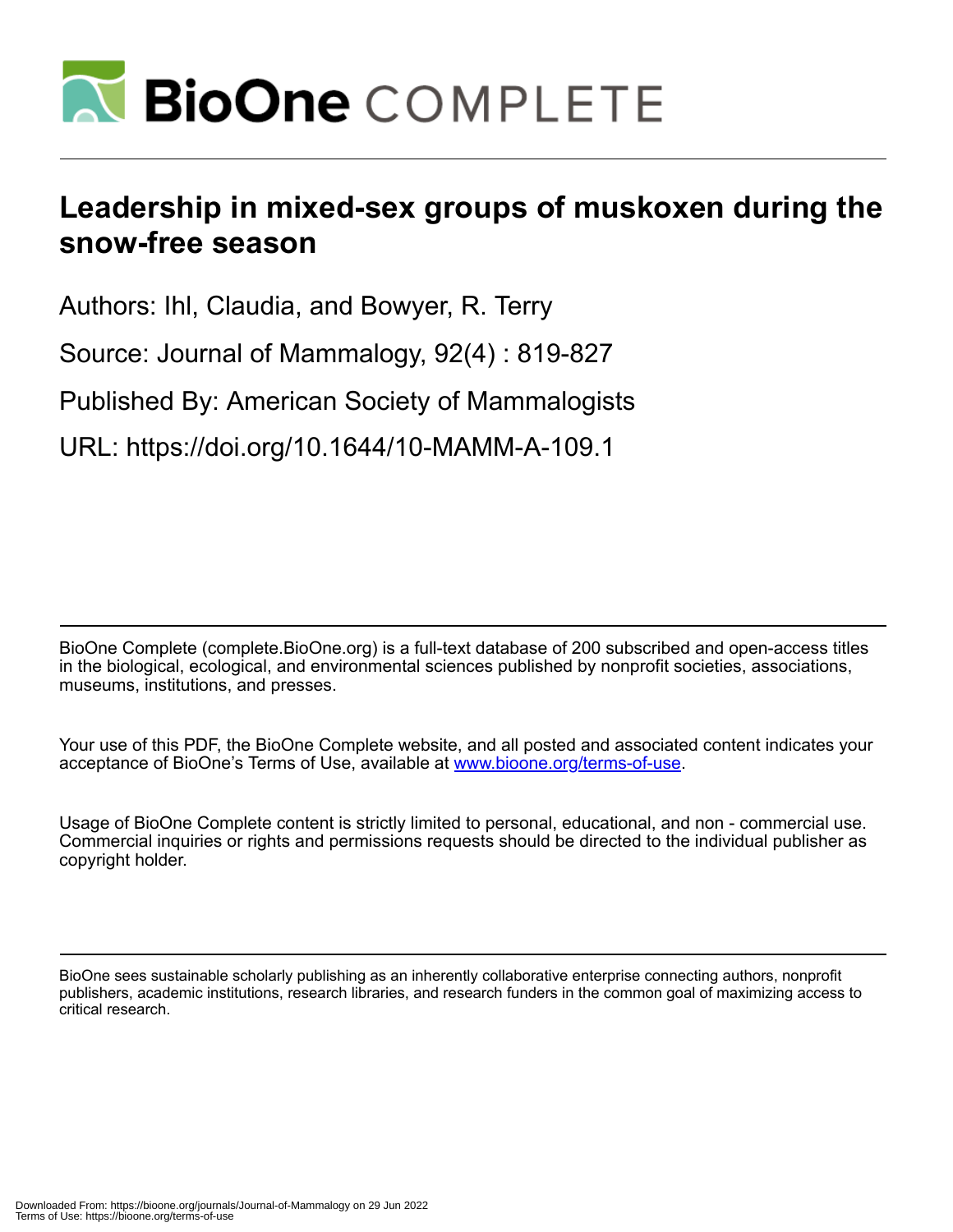

# Leadership in mixed-sex groups of muskoxen during the snow-free season

CLAUDIA IHL\* AND R. TERRY BOWYER

University of Alaska Fairbanks, Northwest Campus, Pouch 400, Nome, AK 99762, USA (CI) Department of Biological Sciences, 921 South 8th Avenue, Stoop 8007, Idaho State University, Pocatello, ID 83209, USA (RTB)

\* Correspondent: cihl@alaska.edu

In social ungulates particular individuals or cohorts, such as adult females, can lead or initiate foraging movements. We use muskoxen (Ovibos moschatus) as a model system to test hypotheses regarding the sex and age class of leaders and the potential costs of leadership in 3 different behavioral contexts: activity initiation, foraging-bout movements, and spontaneous group movements. We conducted research on approximately 160 muskoxen at Cape Krusenstern National Monument adjacent to the coast of the Chuckchi Sea in northwestern Alaska. We observed free-ranging, mixed-sex groups of muskoxen from the ground during 5 June–22 September 2002. Adult females emerged as leaders in all 3 contexts, and other group members were more likely to follow adult females than adult males during initiations of activity. Half of successful initiations by adult males included aggressive behavior toward females. Males took a more active role during rut (the mating season) by provoking females to initiate group activity and by actively manipulating spontaneous movements led by females through herding and blocking activities. Leaders incurred no obvious costs in terms of lost foraging time. Costs and benefits of leadership can be subtle and difficult to measure in the field and can include foraging and reproductive trade-offs and increased risk of predation.

Key words: behavior, foraging, groups, leadership, movements, muskoxen, Ovibos moschatus, sociality

E 2011 American Society of Mammalogists DOI: 10.1644/10-MAMM-A-109.1

To maintain group cohesion group-living animals in search of resources must reach a collective agreement on where to go. How they accomplish that coordination is an area of increased interest among biologists (King et al. 2009). Such collectivegroup decisions can be achieved in different ways. Couzin et al. (2005) modeled how movements of large groups are possible without direct leadership, as long as only a few informed individuals are present and all group members adhere to a few simple rules of movement. Such leadership by numbers (Couzin et al. 2005) might be the only group decision-making process available to very large aggregations such as migrating wildebeest (*Connochaetes taurinus*) or fish shoals, where each group member can communicate only with its nearest neighbors. In small foraging groups of ungulates, however, where all members can communicate with each other, leadership and decision-making behaviors can be more complex and determined by social interactions (Conradt and Roper 2005, 2009; King and Cowlishaw 2009; Ramseyer et al. 2009a). In smaller groups individual animals (Dumont et al. 2005) or members of a particular sex–age group can serve as leaders of group movements (Reale and Festa-Bianchet 2003) or initiators of group activity (Leca et al. 2003). Prins (1996) observed what he termed voting among female African buffalo (Syncerus caffer)—animals stood up during resting bouts and positioned their bodies in a preferred direction of travel. Increases in activity also can precede such movements (Ramseyer et al. 2009a, 2009b). Collective group decisions might not be equally advantageous for all group members because of differences in nutritional needs or reproductive status, and leaders themselves can pay a cost through lost foraging time or increased exposure to predators (Conradt et al. 2009; Conradt and Roper 2003, 2009; Sumpter 2009).

Studies of group leadership in social animals often are placed into 3 broad categories: theoretical models of potential mechanisms of group movements (Ame et al. 2006; Couzin et al. 2005) or costs and benefits to leaders and followers (Conradt and Roper 2003, 2009); experimental studies involving captive or domestic animals (Lachlan et al. 1998;

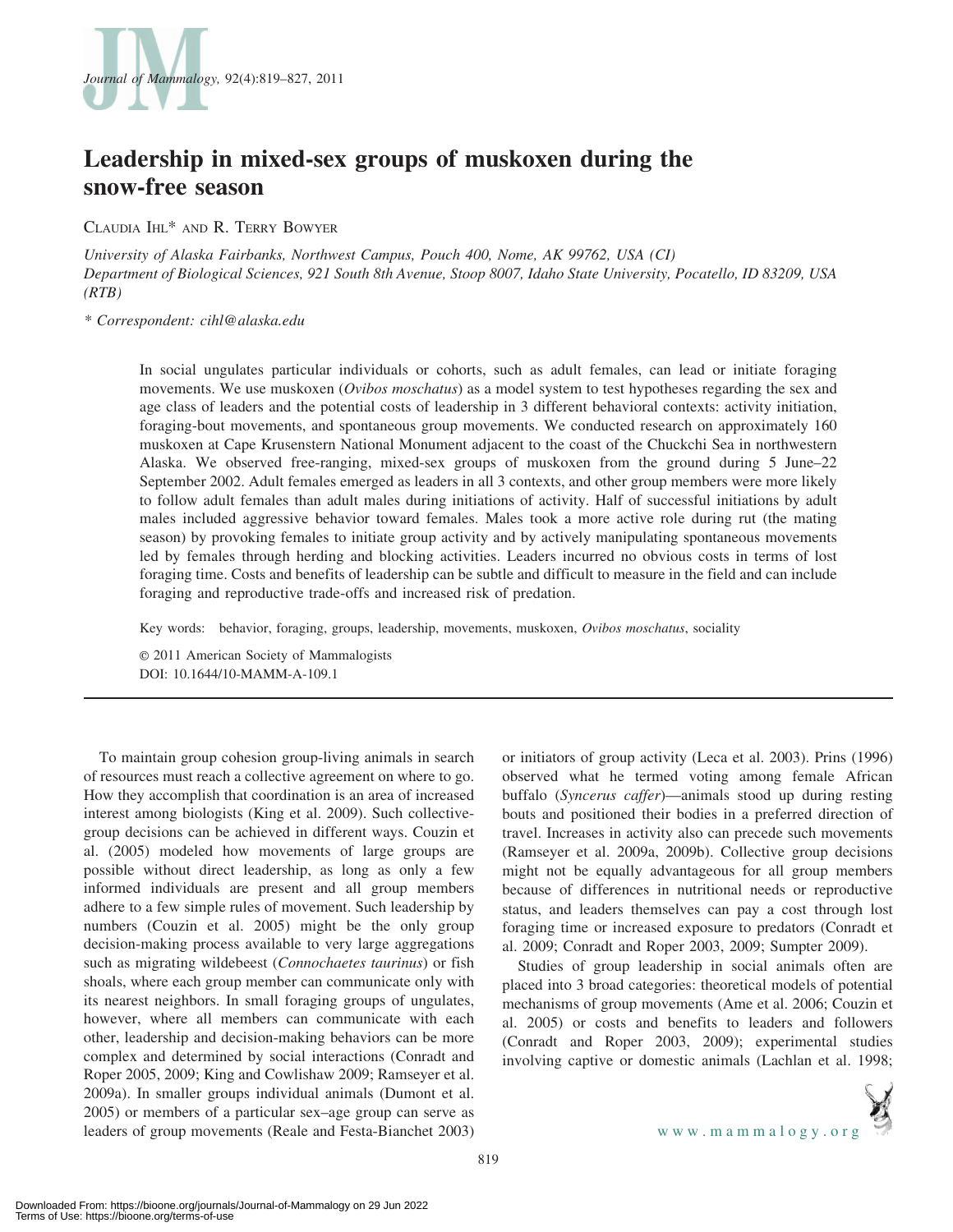Levin 1996; Ramseyer et al. 2009a, 2009b; Reebs 2000); and, rarest of all, empirical observations from free-ranging populations (Boinski 1993; King and Cowlishaw 2009; Lusseau and Conradt 2009; McComb et al. 2001; Petit et al. 2009), some of which are anecdotal (Miller et al. 1972).

A challenge for those studying group leadership is determining how leaders can be identified in the field. Leadership can depend on season or behavioral context. For example, in ungulates, leaders can emerge during spontaneous long-distance group movements but not during slow daily foraging movements (Dumont et al. 2005). A leader traditionally is considered to be the animal in the front of a group movement (Kiflawi and Mazeroll 2006; Miller et al. 1972). Although animals in the front position can direct group movements (Bumann and Krause 1993; Reebs 2000), positioning of leaders might be difficult to distinguish in slow foraging-bout movements (Dumont et al. 2005) and in small groups where all members can communicate with each other by visual, olfactory, or auditory signals (Boinski 1993; King and Cowlishaw 2009).

Muskoxen (Ovibos moschatus) typically live in groups of 10– 40 animals in an environment that exhibits strong seasonality (Gray 1987; Heard 1992). Muskox groups tend to be nonmigratory (Gray 1987). In the Arctic forage quality and quantity (Klein 1990; Klein and Bay 1990) and nutritional needs of large herbivores (White 1983) undergo large seasonal changes (Crater et al. 2007). Under these conditions, animals can enhance their fitness by making fine-scale decisions on where and when to feed (White 1983). Groups would benefit from the knowledge and memory of their most experienced individuals to maximize their seasonal foraging success. Knowledge of the sex and age class of such group leaders, and their role during group movements, also is important for conservation of muskox populations, especially when hunting quotas on different sex–age classes are set. In mixed-sex groups of foraging ungulates adult females are the most likely to lead (Gray 1987; Prins 1996), because they are followed by their young (Rowell 1991), or because they have the greatest nutritional need (Barboza and Bowyer 2000, 2001) and therefore are motivated (sensu White 1983) to lead foraging movements.

Motivations for group formation and movements can be nutritional, physiological, related to avoidance of predators, sociality, or be motivated by a combination of these factors. Nevertheless, group movements by muskoxen can differ in characteristics such as speed, distance traveled, and activities of individuals during movements. We identified the sex and age class of leaders in groups of muskoxen in 3 different behavioral contexts: initiators of group activity after resting bouts (Boinski 1993; Leca et al. 2003); leaders (occupying the front position) of slow foraging-bout movements (Dumont et al. 2005); and leaders of apparently spontaneous group movements (Dumont et al. 2005). These spontaneous movements are relatively fast and cover longer distances than those associated with foraging bouts. We tested the hypothesis that leaders would emerge during initiations of activity and spontaneous group movements but not during slow foragingbout movements, when subtle communication between group members would be more likely than in larger, faster-moving groups. We further hypothesized that adult females would be more likely to lead and are more likely to be followed than males, and that leaders would incur a cost through reduced time spent feeding.

## MATERIALS AND METHODS

Study area.—Cape Krusenstern National Monument is 2,670 km2 adjacent to the coast of the Chuckchi Sea in northwestern Alaska (Ihl 2010). Vegetation throughout the monument is arctic coastal tundra. Beach ridges and extensive lagoons characterize areas near the coast, and several clusters of hills  $\leq 613$  m in elevation occur further inland and are used as wintering areas by muskoxen. Hilltops are generally barren and windswept, with Dryas heath and hummocky tundra dominating as contiguous bands along hill slopes. These clusters of hills are separated by wide expanses of gently rolling tussock tundra. Winters are long and cold with frequent severe windstorms; summers are cool with most precipitation occurring in August. Average minimum temperature was  $-24.4$ <sup>o</sup>C in February, and average maximum temperature was 15.1 $\degree$ C in July (Ihl 2010). Gray wolves (Canis lupus) and grizzly bears (Ursus arctos) are the primary predators of muskoxen.

After extirpation from Alaska in the late 1800s (Lent 1999), muskoxen were reestablished to northwestern Alaska in recent decades (Coady and Hinman 1984). In 1970 and 1977, 36 and 34 muskoxen, respectively, were released near Cape Thompson in northwestern Alaska. After growing slowly for 2 decades the population began to increase steadily in the early 1990s (Dau 2005). The population subsequently increased and spread south to occupy Cape Krusenstern National Monument with current estimates of approximately 350–400 animals (Ihl 2010). An aerial survey conducted in April 2002 counted 163 muskoxen living in Cape Krusenstern National Monument (B. Shults, Western Arctic National Parklands, United States National Park Service, pers. comm.).

Sampling procedures.—All sampling procedures conformed to the guidelines for use of mammals in research approved by the American Society of Mammalogists (Gannon et al. 2007). We followed free-ranging, mixed-sex groups of muskoxen on foot during 5 June–22 September 2002. Data collection encompassed 2 periods: summer (11 June–9 July 2002) and rut (15 July–22 September 2002). Although mating (rutting) generally does not commence until mid-August, we observed intense courtship and competitive behaviors by adult males as early as 15 July. Thereafter, we did not observe  $>1$  adult male per group. Consequently, we grouped data from the 2nd onehalf of July with the rutting period. We selected these 2 intervals for sampling because they represent periods during which changing group size and social behavior (Gray 1987; Heard 1992) might affect leadership in muskoxen.

We defined a group as any number of animals within 50 m of their nearest neighbors that maintained cohesiveness while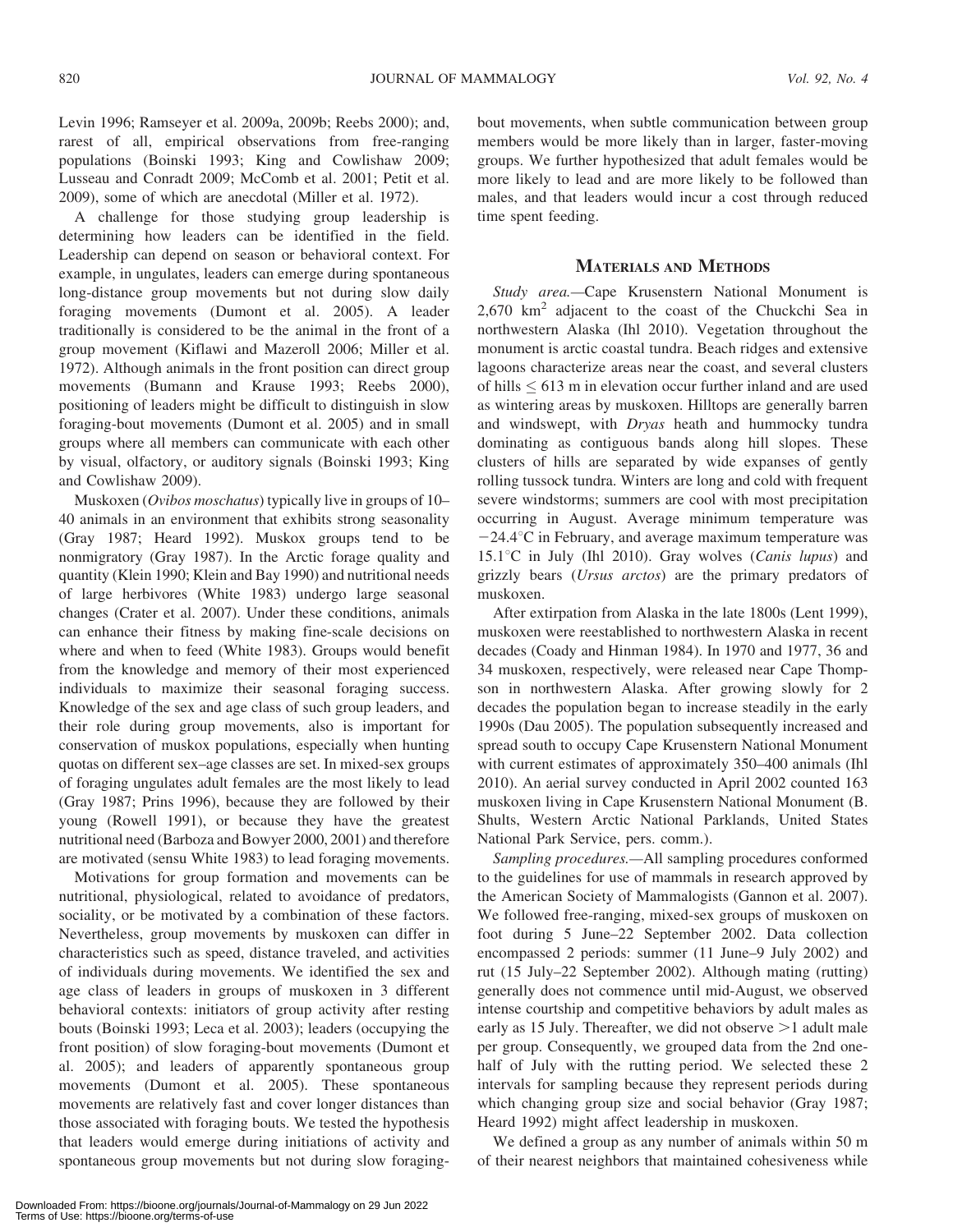moving and traveling together in the same direction. If a question arose as to whether an animal was part of a group, we watched that animal until it joined the group or moved away. Repeated observations of the same animals were unavoidable because the study population numbered only  $\sim$ 160 animals. During summer and rut muskox groups were transient and repeatedly broke apart and reformed into new groups (Ihl 2007). We considered newly formed groups as unique observations, even if they contained some of the same individuals we observed previously.

During summer we collected data during 2 field trips: 11– 21 June and 5–9 July. We sampled the rutting period in 4 field trips, 15 July–23 July, 5–13 August, 24 August–3 September, and 16–22 September. We initially located muskox groups from fixed-wing airplanes at the beginning of each sampling period. We then selected a location for our base camp and from there approached muskox herds on foot. We observed animals through a 20–60 $\times$  spotting scope and 8  $\times$  40 binoculars from distances of 100–1,500 m. We observed each group as long as visibility, weather, daylight, and observer stamina allowed. During June and July observations took place throughout the diel cycle but with most observations focused between 1000 and 0000 h. At all other times we restricted observations to daylight hours.

We determined age and sex of muskoxen on the basis of horn development, body size, and coat length. We categorized muskoxen as young, yearlings, adult females  $(\geq 2$  years old), 2-year-old males, and adult males (Gray 1987). We placed 2 year-old males in a separate category; although not reproductive, these males remained within mixed-sex herds even during rut, indicating that their status in the group differed from that of solitary adult males. We observed 2-year-old females nurse young on several occasions and therefore grouped them with adult females.

Initiators of activity were animals that rose 1st, left the resting area of the group, and began a new activity after a resting bout. A successful initiation was defined as  $>80\%$  of herd members following the initiator by also rising and joining in the activity. For each initiation we recorded the time elapsed until 80% of the herd had followed the initiator. Leaders of foraging-bout movements were the animals occupying the front position when  $>80\%$  of the herd was moving slowly in the same direction while foraging. Spontaneous group movements differed from foraging-bout movements in that animals were either running or walking the entire time that we made observations; these animals did not forage and typically traveled  $>100$  m in 1 min. Leaders of spontaneous group movements were the animals initiating the movement and occupying the front position. Spontaneous group movements were typically much faster and covered more distance than foraging-bout movements. For each spontaneous group movement we recorded the destination of the group (e.g., feeding or resting areas) and the activity immediately following that movement. We also noted whether the group split or whether the group was blocked or interrupted by the adult male. We scanned groups at 15-min intervals (Altmann 1974) to describe behavior of all group members. During those scans we recorded the sex and age class of each individual and whether each animal was feeding, walking, standing, lying, or engaging in sexual or aggressive interactions (Gray 1987).

Data treatment and statistical analyses.—We acknowledge that we sampled individuals more than once during our study. Because our sampling unit was the group, and the goal of our study was to characterize behavior of individuals within a particular group context, no other sampling methodology was possible, especially in this remote arctic setting. Most individuals could not be recognized individually, and this could have led to some bias in our analyses because of pseudoreplication.

We used the G-statistic (Sokal and Rohlf 1969) to test ( $\alpha =$ 0.05) the observed distribution of leaders in all 3 contexts against a null model assuming equal distribution of leadership among all sex–age classes. We tested whether leadership by any sex–age class differed significantly from the proportion of that sex–age class in the population. Similarly, in a small group with 7 known individuals we used the G-statistic to test whether leadership was distributed equally among individuals. We used the 2-tailed *t*-test for unequal variances ( $\alpha = 0.05$ ) to compare lag times until the group followed male and female initiators of activity. We used 2-sample *t*-tests for unequal variances to test for seasonal differences in group size and seasonal differences of percentage of males in groups. Because our sample sizes are small, which limits utility of tests for skew and kurtosis, we inspected our data visually and found that distributions were approximately normal. We also used the G-test with Yates' correction (Sokal and Rohlf 1969) to test for differential success between males and females when initiating activity bouts. The G-test was used to examine potential costs of leadership by comparing active time spent feeding (i.e., foraging efficiency—Berger 1978) versus not feeding between leaders and nonleaders. We used Systat 10.2 (Systat Software, Inc., Chicago, Illinois) for all analyses except G-tests, which we performed manually according to Sokal and Rohlf (1969).

# **RESULTS**

Population demographics and group composition.—The study population contained 3% adult males, 56% adult females, 13% 2-year-old males, and 29% yearlings and young during summer 2002. Mean ( $\pm$  *SE*) group size was 19.00  $\pm$ 2.21 muskoxen. During rut 2002, 14% of individuals were adult males, 40% adult females, 18% 2-year-old males, and 28% yearlings and young. Mean  $(\pm \text{ } SE)$  group size was 10.8  $\pm$  0.9 muskoxen. Summer groups were significantly larger than rutting groups ( $t_{31} = 3.44$ ,  $P < 0.0017$ ) and contained a smaller percentage of adult males ( $t_{29} = -6.81, P < 0.0000$ ).

During summer we observed 24 mixed-sex groups during 13 continuous observation periods lasting from 15 to 525 min. Observations of groups are sometimes larger than continuous observations, because during some periods we could observe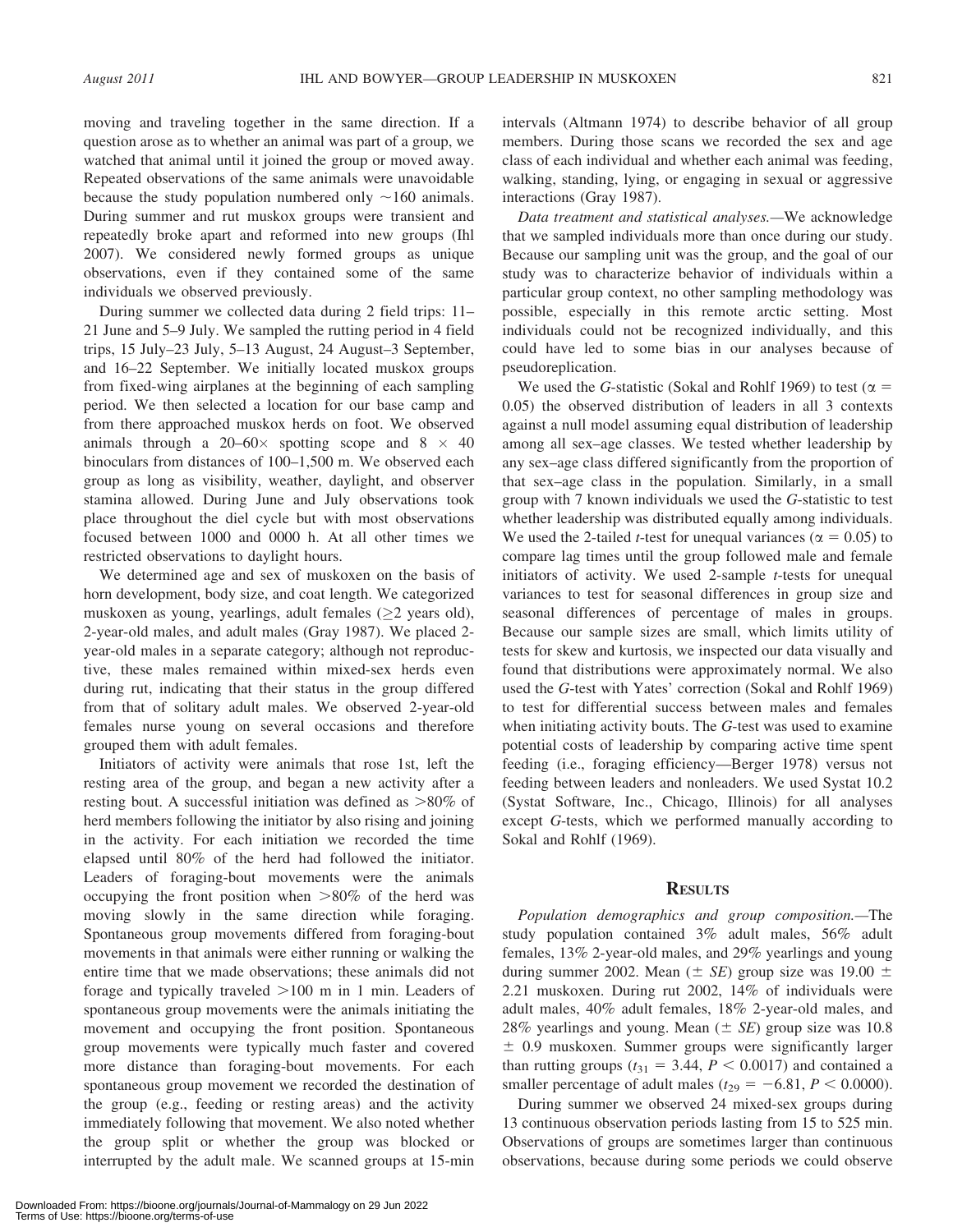

FIG. 1.—Group leadership in muskoxen in 3 behavioral contexts—activity initiations (top row), foraging-bout movements (middle row), and spontaneous group movements (bottom row)—in summer and rut at Cape Krusenstern National Monument, Alaska, June–September 2002. Sample size  $(n)$  is above each bar.

 $>1$  group simultaneously. During rut we observed 14 mixedsex groups during 21 continuous observation periods lasting from 75 to 660 min.

We recorded 67 attempts to initiate group activity after resting bouts by group leaders. Of these, 54 ( $n = 23$  during spring–summer and  $n = 31$  during rut) were successful. Foraging-bout movements composed 29% ( $n = 73$  during spring–summer and  $n = 51$  during rut) of group scans collected during activity bouts. We observed 45 spontaneous group movements ( $n = 25$  during spring–summer and  $n = 20$ during rut).

Initiators of group activity.—Adult female muskoxen were initiators of group activity (Figs. 1A and 1B) during summer  $(G_3 = 22.64, P < 0.001)$  and rut  $(G_3 = 21.64, P < 0.001)$ . Although adult males appear to initiate more activity bouts than expected, our sample size was too small to test this statistically (Fig. 1B). Females were more likely to be followed by group members than were males  $(G_1 = 3.95, P)$  $<$  0.05; Table 1). The mean ( $\pm$  *SE*) lag time until  $>80\%$  of the group followed a male (16.59  $\pm$  1.99 min) or female  $(20.13 \pm 4.03 \text{ min})$  did not differ  $(t_{11} = -0.79, P = 0.45)$ . Although females always initiated activity bouts by beginning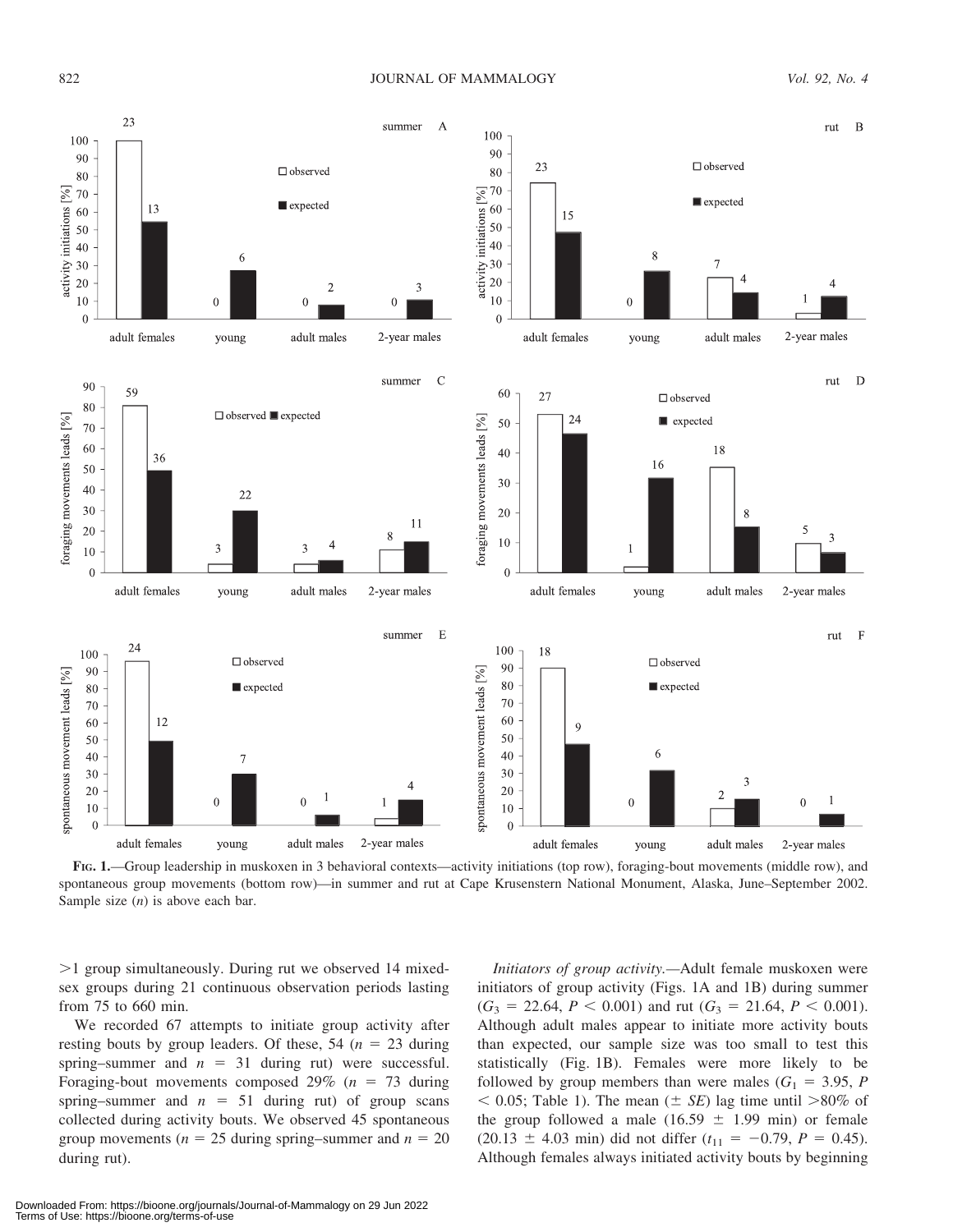TABLE 1.—Successful and unsuccessful initiations of group activity by male and female muskoxen, and behavior of activity initiators in mixed-sex groups of muskoxen, at Cape Krusenstern National Monument, Alaska, June–September 2002.

|                                               | Activity initiators |                   |                  |          |  |
|-----------------------------------------------|---------------------|-------------------|------------------|----------|--|
|                                               | Females             |                   | Males            |          |  |
|                                               | $\boldsymbol{n}$    | $\%$              | $\boldsymbol{n}$ | $\%$     |  |
| Total activity initiations <sup>a</sup>       |                     |                   |                  |          |  |
| Successful attempts <sup>b</sup>              | 46                  | 86.8              | 8                | 57.1     |  |
| Unsuccessful attempts                         | 7                   | 13.2              | 6                | 42.9     |  |
| Success of initiation behaviors<br>by leaders |                     |                   |                  |          |  |
| Foraging                                      |                     |                   |                  |          |  |
| Unsuccessful attempts                         | 7                   | 13.2              | 4                | 28.6     |  |
| Successful attempts                           | 46                  | 86.8              | 4                | 28.6     |  |
| Aggression toward males                       |                     |                   |                  |          |  |
| Unsuccessful attempts                         | $\Omega$            | $\Omega$          | 1                | 7.1      |  |
| Successful attempts                           | $\Omega$            | $\Omega$          | 0                | $\Omega$ |  |
| Aggression toward females                     |                     |                   |                  |          |  |
| Unsuccessful attempts                         | $\Omega$            | $\Omega$          | 1                | 7.1      |  |
| Successful attempts                           | $\Omega$            | $\mathbf{\Omega}$ | 4                | 28.6     |  |

<sup>a</sup> Differs between males and females ( $G_1 = 3.95$ ,  $P < 0.05$ ). b Activity initiation was successful if  $>80\%$  of the group followed the initiator.

to forage, 43% of initiations by males involved aggression toward other group members (Table 1). Males succeeded more often in initiating activity if they were aggressive toward females (4 of 5 attempts) than if they began foraging (4 of 8 attempts; Table 1).

Leaders of foraging-bout movements.—Leadership of foraging-bout movements differed from a random pattern in summer ( $G_3 = 39.32$ ,  $P < 0.0001$ ) and during rut ( $G_3 =$ 35.52,  $P < 0.0001$ ). During summer adult females led most foraging-bout movements, and observed leadership by females was  $>30\%$  higher than expected values (Fig. 1C). During rut adult males leading foraging-bout movements exceeded expected values by  $>50\%$  (Fig. 1D). Adult females led more movements overall, but numbers were not greater than expected (Figs. 1C and 1D).

Leaders of spontaneous group movements.—Adult females dominated as leaders of spontaneous group movements (Figs. 1E and 1F) in both summer  $(G_3 = 25.56, P <$ 0.0001) and during rut  $(G_3 = 18.60, P < 0.0001)$ . Only 1 spontaneous group movement in summer and 2 during rut were led by males (Figs. 1E and 1F). During summer 36% of spontaneous group movements led to a new feeding area, 16% led to an area where the group rested, 24% resulted in the joining of another group, and 24% were unsuccessful in that  $\langle 80\%$  of the group followed, thereby resulting in a splitting of the group (Table 2). During rut  $50\%$  of spontaneous movements were blocked or interrupted by the dominant male in the group (Table 2; Fig. 2), and only 30%, 10%, and 10% led to feeding and resting areas or the splitting of the group, respectively (Table 2).

Leadership by individuals, and costs of leading.—In a small group with 7 known individuals (1 adult male, 3 adult females,

Downloaded From: https://bioone.org/journals/Journal-of-Mammalogy on 29 Jun 2022 Terms of Use: https://bioone.org/terms-of-use

TABLE 2.—Outcome of spontaneous group movements by mixedsex groups of muskoxen at Cape Krusenstern National Monument, Alaska, June–September 2002.

|                                    | Season |      |                  |          |
|------------------------------------|--------|------|------------------|----------|
| Destination or outcome of          | Summer |      | Rut              |          |
| spontaneous group movements        | n      | $\%$ | n                | $\%$     |
| Move to new feeding area           |        | 36   | h                | 30       |
| Move to resting area               |        | 16   |                  | 10       |
| Group joins another group          | 6      | 24   | $\left( \right)$ | $\Omega$ |
| Group splits                       | 6      | 24   | 2                | 10       |
| Movement interrupted by adult male |        |      |                  | 50       |

one 2-year-old female, and 2 young) that we observed during rut, leadership among all adult members did not differ from a random pattern during 13 activity initiations ( $G_4 = 0.48$ ,  $P =$ 0.98) and 12 spontaneous group movements ( $G_4 = 3.94$ ,  $P =$ 0.41; Fig. 2). Nonetheless, during 23 foraging-bout movements the adult male led more often than expected  $(G_4 =$ 16.49,  $P = 0.002$ ) from a random pattern (Fig. 2). The adult male took advantage of topographic features such as coast lines, willow (Salix sp.) thickets, or rock outcroppings when attempting to block and manipulate female movements, and typically continued that harassment until females abandoned their attempt to move in their initial direction.

Initiators of group activity and leaders of foraging-bout movements of either sex did not spend less time feeding than nonleaders of the same sex (Fig. 3). This outcome indicates that leaders did not incur a substantial cost in terms of lost feeding time after initiating activity bouts (females:  $G_1$  = 0.58,  $P = 0.45$ ; males:  $G_1 = 2.13$ ,  $P = 0.14$ ) or while leading foraging-bout movements (females:  $G_1 = 0.88$ ,  $P = 0.35$ ; males:  $G_1 = 0.1.10, P = 0.29$ .

#### **DISCUSSION**

Group decision-making by muskoxen is not a random process; adult females typically lead more often than other sex and age classes, especially during summer, an outcome observed in taxa as diverse as fish (Kiflawi and Mazeroll 2006), primates (Boinski 1993; Leca et al. 2003), and other ungulates (Dumont et al. 2005; Prins 1996). Leadership differed from random patterns in all 3 behavioral contexts we studied. These results support our hypotheses that leadership would emerge during activity initiation and spontaneous group movements but is contrary to our hypothesis that the lead position during foraging-bout movements would be occupied randomly. Leadership of groups was most pronounced during spontaneous group movements in both summer and rut. These movements, more so than foragingbout movements or activity initiation, had the potential to change the situation of the entire group, because such movements led to new feeding areas, resting areas, or resulted in the fission or fusion of muskox groups.

Leadership patterns in muskoxen underwent seasonal changes. During rut adult males took a more active role in all 3 movement types we studied. Rutting males initiated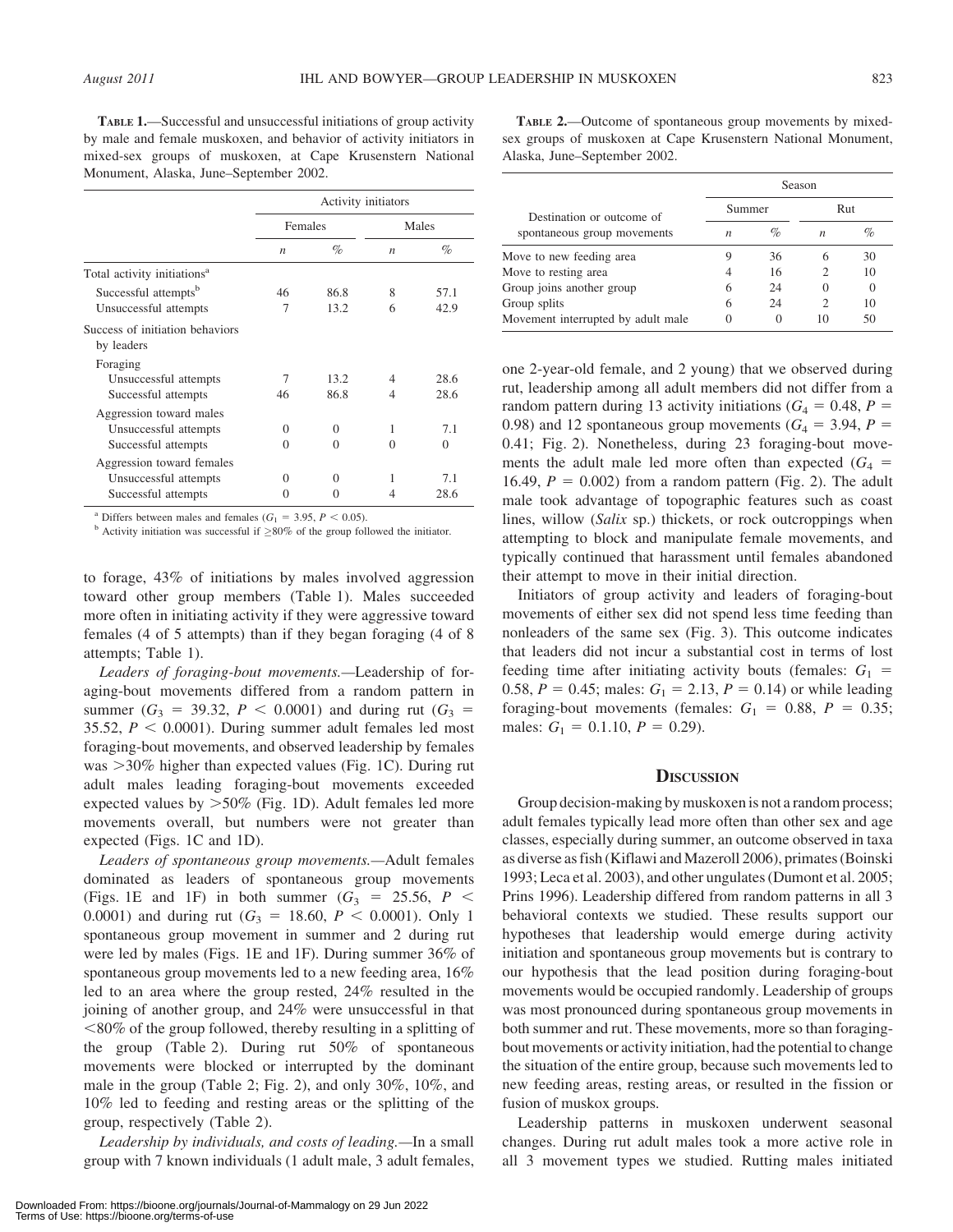

FIG. 2.—Distribution of leadership during activity initiations, foraging-bout movements, and spontaneous group movements among the 5 adult members of a free-ranging muskox group during rut at Cape Krusenstern National Monument, Alaska, June–September 2002. Sample size  $(n)$  is above each bar.

changes in group activity 43% of the time by provoking females to commence courtship or by chasing females or other males. Males were not involved, however, in spontaneous group movements as in other behavioral categories during rut.



FIG. 3.—Leadership costs in terms of active time spent feeding by nonleaders and leaders of activity initiations and foraging-bout movements in muskoxen at Cape Krusenstern National Monument, Alaska, June–September 2002. Sample size (n) is above each bar.

Downloaded From: https://bioone.org/journals/Journal-of-Mammalogy on 29 Jun 2022 Terms of Use: https://bioone.org/terms-of-use

Nevertheless, males were particularly active in interrupting attempts at spontaneous group movements initiated by females during rut. During foraging movements, following such repeated interruptions, females often followed the male. Because of the sometimes large distances at which we made observations, we cannot be sure that males did not use a subtle communication to initiate spontaneous movements. We did not perceive such signals, however, when we made observations at closer distances. Another possibility is that a male stopping a spontaneous movement simply caused another spontaneous event by females. In areas of high muskox densities male–male competition for females during rut also might lead to fission of groups (Gunn 1992).

Although limited, examination of data on the role of individuals in leadership indicated that the leadership role is not dominated by 1 individual but tends to be shared by all adult females in the group during initiation of activity and spontaneous group movements. Nontheless, in our small group with known individuals, the adult male led 52% of all foraging movements during rut. Female ungulates seek out groups with large males during rut (Bowyer et al. 2007); evidence is increasing that such males synchronize estrus (Rowell et al. 2007; Whittle et al. 2000). How such changes in group size, composition, and social behavior might influence leadership, however, remains largely unstudied. In contrast, Dumont et al. (2005) observed the same individual in a group of 15 domestic heifers lead 48% of spontaneous group movements but reported no such leadership during foraging-bout movements. Rowell (1991) observed that flocks of domestic sheep were led by the oldest female in 82% of observations. We could not identify individual animals consistently, and the same muskoxen undoubtedly were observed repeatedly in groups with different compositions of individuals. Consequently, we might have increased the probability of making a type I error by some unknown amount.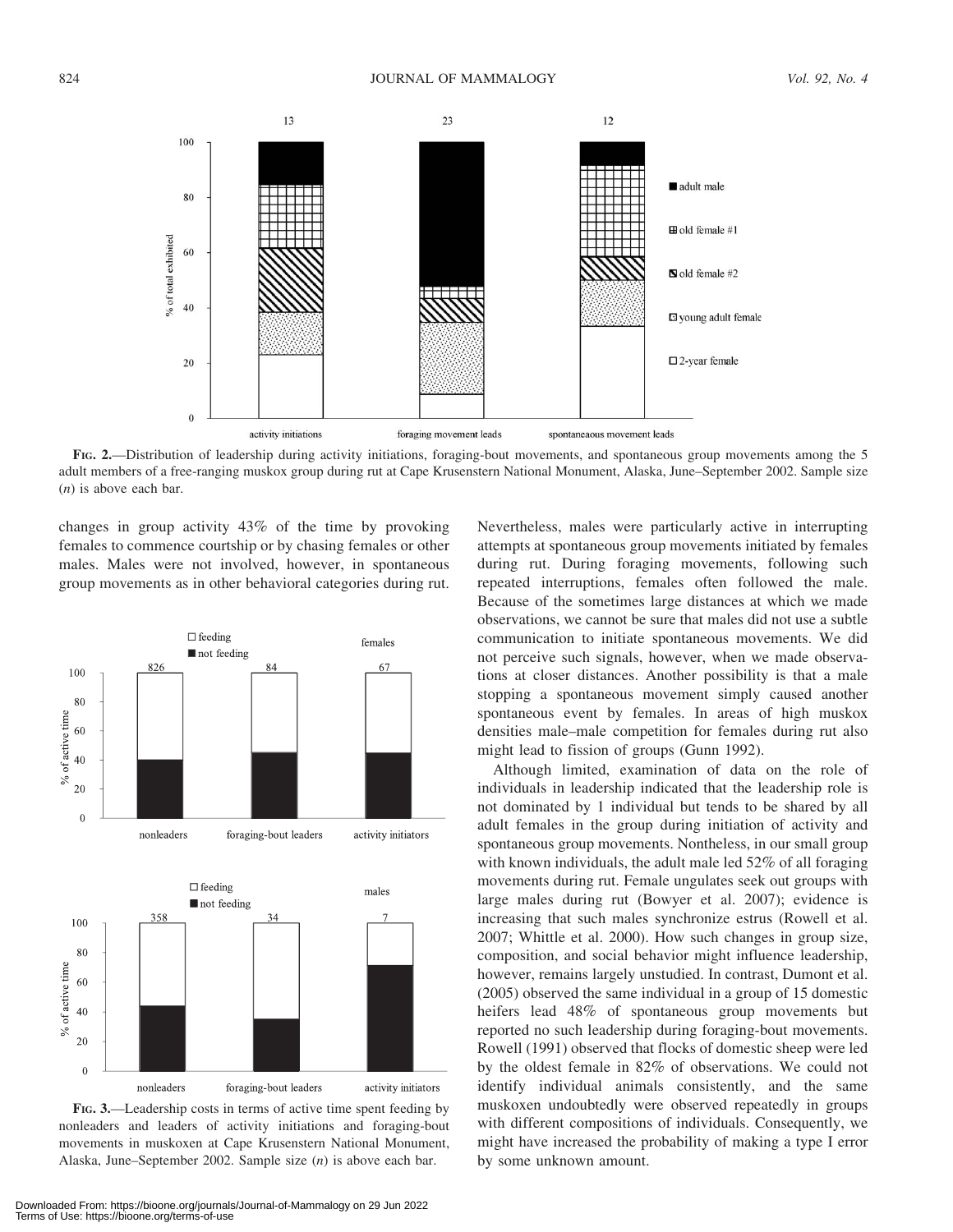Theoretical models of group leadership (Ame et al. 2006; Conradt and Roper 2003, 2005; Couzin et al. 2005) rely on estimating the potential costs and benefits to leaders and followers. Conradt and Roper (2003, 2005, 2009) hypothesized that leaders should be the individuals with the highest consensus costs, for which following would be more costly than leading, whereas followers should be those group members for which following was less costly than either leading or making solitary movements. Nevertheless, we detected no significant difference in time spent feeding among leaders versus nonleaders of either sex in muskox groups. Perhaps leadership costs are subtle and must be measured at a much finer scale of foraging or in a different currency, such as predation risk (Bumann et al. 1997). Gray wolves are most successful in hunting muskoxen if they succeed in enticing the group to give up their defensive formation and run; animals in the rear of the group can be the most vulnerable (Mech 1988). Costs of leadership are difficult to quantify among freeranging animals, and resolution of this question might be better addressed by an experimental approach with captive animals and using settings in which predation risk can be simulated.

A remaining question in studies of group leadership is how the transfer of information from leaders to followers occurs and how group members determine which individuals to follow (Conradt and Roper 2005; Reebs 2000). In some animal societies leaders use specialized signals to relate information, such as the location of food sources, to group members (von Frisch 1967). Nonetheless, leadership is possible without a transfer of information to followers (Couzin et al. 2005). Adult female muskoxen simply might move 1st because they are the most experienced and therefore most confident group members or have the greatest physiological drive to forage. Strong cohesion among female group members might be further enhanced in social ungulates with prolonged mother–daughter associations, where small groups can consist of female kin and older females, in which mothers have automatic followers in their daughters (Green et al. 1989; McComb et al. 2001; Rowell 1991). Young females can learn from their mothers how to be future leaders (Klein 1999). This female–young association could explain why groups followed female initiators of group activity more often than male initiators.

In contrast to females, males lead by actively manipulating the movements of other group members during rut. The main motivation of males during rut is not foraging but to keep estrous females under their direct control and prevent access of competing males to females (Gray 1987). The social behavior of adult males during rut, however, still might result in them becoming leaders. A possible cost of increasing social interactions with females and other males is a loss of feeding time for initiators of activity. Due to larger group sizes in summer, the percentage of adult males in muskox groups during summer was lower than during rut, and males had a limited role in group leadership during that time. Because of their larger body size, adult male ungulates have different nutritional needs than females (Barboza and Bowyer 2000, 2001) and might be less vulnerable to predation as long as they remain within groups. Outside of rut males might incur less cost to move alone or in small bachelor groups than to follow groups of females. Adult males that stay with female groups outside rut typically exhibit less synchrony with the group than do females (Côté et al. 1997).

Females predominated as leaders of spontaneous group movements and were influential in determining which feeding and resting areas groups of muskoxen used. Female leadership also influenced group sizes because in some instances it resulted in the fission or fusion of groups. Males, however, interfered with female leadership by actively blocking or manipulating group movements during rut. Leadership costs are likely subtle and vary depending on the nutritional, physiological, and hormonal status of individuals. Costs of following should be lowest among members of the same sex and age group, because they share similar nutritional needs and foraging strategies (Barboza and Bowyer 2000, 2001). Costs might have to be measured in a different currency than time spent feeding. Our study provides the 1st empirical study of group leadership in free-ranging muskoxen. We documented that adult females are the most active leaders in a variety of group movements, as is typical of other ungulates, but that leadership context changes seasonally under the influence of rutting males.

### **ACKNOWLEDGMENTS**

This study was funded by the United States National Park Service, Western Arctic National Parklands in Kotzebue, Alaska, and by support from the Department of Biology and Wildlife of the University of Alaska, Fairbanks, and the Department of Biological Sciences at Idaho State University. We thank field assistants R. Waddell, G. Telford, and H. Foster.

### LITERATURE CITED

- ALTMANN, J. 1974. Observational study of behavior: sampling methods. Behaviour 49:227–267.
- AME, J. M., J. HALLOY, C. RIVAULT, C. DETRAIN, AND J. L. DENEUBOURG. 2006. Collegial decision making based on social amplification leads to optimal group formation. Proceedings of the National Academy of Sciences 103:5835–5840.
- BARBOZA, P. S., AND R. T. BOWYER. 2000. Sexual segregation in dimorphic deer: a new gastrocentric hypothesis. Journal of Mammalogy 81:473–489.
- BARBOZA, P. S., AND R. T. BOWYER. 2001. Seasonality of sexual segregation in dimorphic deer: extending the gastrocentric model. Alces 37:275–292.
- BERGER, J. 1978. Group size, foraging, and antipredator ploys: an analysis of bighorn sheep decisions. Behavioral Ecology and Sociobiology 4:91–99.
- BOINSKI, S. 1993. Vocal coordination of troop movement among white-faced capuchin monkeys, Cebus capucinus. American Journal of Primatology 30:85–100.
- BOWYER, R. T., V. C. BLEICH, X. MANTECA, J. C. WHITING, AND K. M. STEWART. 2007. Sociality, mate choice, and timing of mating in American bison (Bison bison): effects of large males. Ethology 113:1048–1060.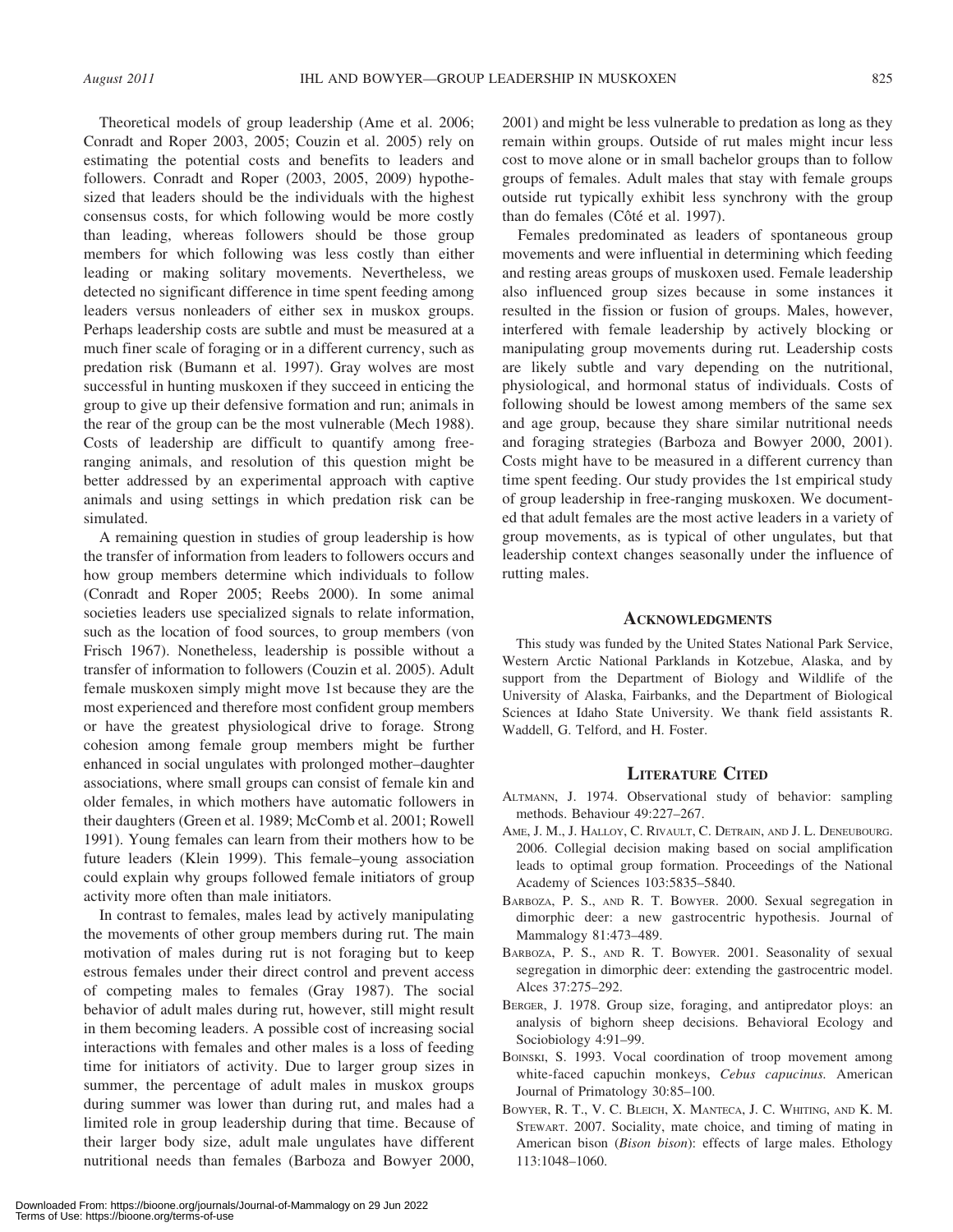- BUMANN, D., AND J. KRAUSE. 1993. Front individuals lead in shoals of three-spined sticklebacks (Gasterosteus aculeatus) and juvenile roach (Rutilus rutilus). Behaviour 125:189–198.
- BUMANN, D., J. KRAUSE, AND D. RUBENSTEIN. 1997. Mortality risk of spatial positions in animal groups: the danger of being in the front. Behaviour 134:1063–1076.
- COADY, J. W., AND R. A. HINMAN. 1984. Management of muskoxen in Alaska. Biological Papers of the University of Alaska Special Report 4:47–51.
- CONRADT, L., J. KRAUSE, I. D. COUZIN, AND T. J. ROPER. 2009. ''Leading according to need'' in self-organizing groups. American Naturalist 173:304–312.
- CONRADT, L., AND T. J. ROPER. 2003. Group decision-making in animals. Nature 43:155–158.
- CONRADT, L., AND T. J. ROPER. 2005. Consensus decision making in animals. Trends in Ecology & Evolution 20:449–456.
- CONRADT, L., AND T. J. ROPER. 2009. Conflicts of interest and the evolution of decision sharing. Philosophical Transactions of the Royal Society of London, B. Biological Sciences 364:807– 819.
- CÔTÉ, S. D., J. A. SCHAEFER, AND F. MESSIER. 1997. Time budgets and synchrony of activities in muskoxen: the influence of sex, age, and season. Canadian Journal of Zoology 75:1628–1635.
- COUZIN, I. D., J. KRAUSE, N. R. FRANKS, AND S. A. LEVIN. 2005. Effective leadership and decision making in animal groups on the move. Nature 433:513–516.
- CRATER, A. R., P. S. BARBOZA, AND R. J. FORSTER. 2007. Regulation of rumen fermentation during seasonal fluctuations in food intake of muskoxen. Comparative Biochemistry and Physiology, A. Molecular and Integrative Physiology 146:233–241.
- DAU, J. 2005. Unit 23 muskox management report. Pp. 38–48 in Muskox management report of survey and inventory activities 1 July 2002 – 30 June 2004 (C. Brown, ed.). Alaska Department of Fish and Game, Juneau.
- DUMONT, B., A. BOISSY, C. ACHARD, A. M. SIBBALD, AND H. W. ERHARD. 2005. Consistency of animal order in spontaneous group movements allows the measurement of leadership in a group of grazing heifers. Applied Animal Behaviour Science 95:55–66.
- GANNON, W. L., R. S. SIKES, AND THE ANIMAL CARE AND USE COMMITTEE OF THE AMERICAN SOCIETY OF MAMMALOGISTS. 2007. Guidelines of the American Society of Mammalogists for the use of wild mammals in research. Journal of Mammalogy 88:809–823.
- GRAY, D. R. 1987. The muskoxen of Polar Bear Pass. Fitzhenry and Whiteside, Markham, Ontario, Canada.
- GREEN, W. C. H., J. G. GRISWOLD, AND A. ROTHSTEIN. 1989. Post weaning associations among bison mothers and daughters. Animal Behaviour 38:847–858.
- GUNN, A. 1992. Differences in the sex and age composition of two muskox populations and implications for male breeding strategies. Rangifer 12:17–19.
- HEARD, D. C. 1992. The effect of wolf predation and snow cover on muskox group size. American Naturalist 139:190–204.
- IHL, C. 2007. Foraging ecology and sociality of muskoxen in northwestern Alaska. Ph.D. dissertation, University of Alaska, Fairbanks.
- IHL, C. 2010. Percentage of fecal moss in arctic ungulates as an indicator of wintering area quality. Journal of Wildlife Management 74:690–697.
- KIFLAWI, M., AND A. I. MAZEROLL. 2006. Female leadership during migration and the potential for sex-specific benefits of mass

spawning in the brown surgeonfish (Acanthurus nigrofuscus). Environmental Biology of Fishes 76:19–23.

- KING, A. J., AND G. COWLISHAW. 2009. All together now: behavioural synchrony in baboons. Animal Behaviour 78:1381–1387.
- KING, A. J., D. D. P. JOHNSON, AND M. VAN VUGT. 2009. The origins and evolution of leadership. Current Biology 19:R911–R916.
- KLEIN, D. R. 1990. Variation in quality of caribou and reindeer forage plants associated with season, plant part, and phenology. Rangifer Special Issue 3:123–130.
- KLEIN, D. R. 1999. Comparative social learning among arctic herbivores: the caribou, muskox and arctic hare. Pp. 126–140 in Mammalian social learning: comparative and ecological perspectives (H. O. Box and K. L. Gibson, eds.). Cambridge University Press, Cambridge, United Kingdom.
- KLEIN, D. R., AND C. BAY. 1990. Foraging dynamics of muskoxen in Peary Land, northern Greenland. Holarctic Ecology 13:269–280.
- LACHLAN, R., L. CROOKS, AND K. N. LALAND. 1998. Who follows whom? Shoaling preferences and social learning of foraging information in guppies. Animal Behaviour 56:181–190.
- LECA, J. B., N. GUNST, B. THIERRY, AND O. PETIT. 2003. Distributed leadership in semifree-ranging white-faced capuchin monkeys. Animal Behaviour 66:1045–1052.
- LENT, P. C. 1999. Muskoxen and their hunters. University of Oklahoma Press, Norman.
- LEVIN, L. E. 1996. Passage order through different pathways in groups of schooling fish, and the diversified leadership hypothesis. Behavioural Processes 37:1–8.
- LUSSEAU, D., AND L. CONRADT. 2009. The emergence of unshared consensus decisions in bottlenose dolphins. Behavioral Ecology and Sociobiology 63:1067–1077.
- MCCOMB, K., C. MOSS, S. M. DURANT, L. BAKER, AND S. SAYIALEL. 2001. Matriarchs as repositories of social knowledge in African elephants. Science 292:491–494.
- MECH, L. D. 1988. The arctic wolf: living with the pack. Voyageur Press, Stillwater, Minnesota.
- MILLER, F. L., C. J. JONKEL, AND G. D. TESSIER. 1972. Group cohesion and leadership response by barren-ground caribou to man-made barriers. Arctic 25:193–202.
- PETIT, O., J. GAUTRAIS, L. B. LECA, G. THERAULAZ, AND J. L. DENEUBOURG. 2009. Collective decision-making in white-faced capuchin monkeys. Proceedings of the Royal Society of London, B. Biological Sciences 276:3495–3503.
- PRINS, H. H. T. 1996. Ecology and behaviour of the African buffalo. Chapman & Hall, London, United Kingdom.
- RAMSEYER, A., A. BOISSY, B. DUMONT, AND B. THIERRY. 2009a. Decision making in group departures of sheep is a continuous process. Animal Behaviour 78:71–78.
- RAMSEYER, A., B. THIERRY, A. BOISSY, AND B. DUMONT. 2009b. Decision-making processes in group departures of cattle. Ethology 115:948–957.
- REALE, D., AND M. FESTA-BIANCHET. 2003. Predator-induced natural selection on temperament in bighorn ewes. Animal Behaviour 65:463–470.
- REEBS, S. G. 2000. Can a minority of informed leaders determine the foraging movements of a fish shoal? Animal Behaviour 59:403– 409.
- ROWELL, J. E., M. C. SOUSA, AND M. P. SHIPKA. 2007. Estrous synchronization and the male effect in captive muskoxen. Canadian Journal of Animal Science 87:535–538.
- ROWELL, T. E. 1991. Till death us do part: long-lasting bonds between ewes and their daughters. Animal Behaviour 42:681–682.